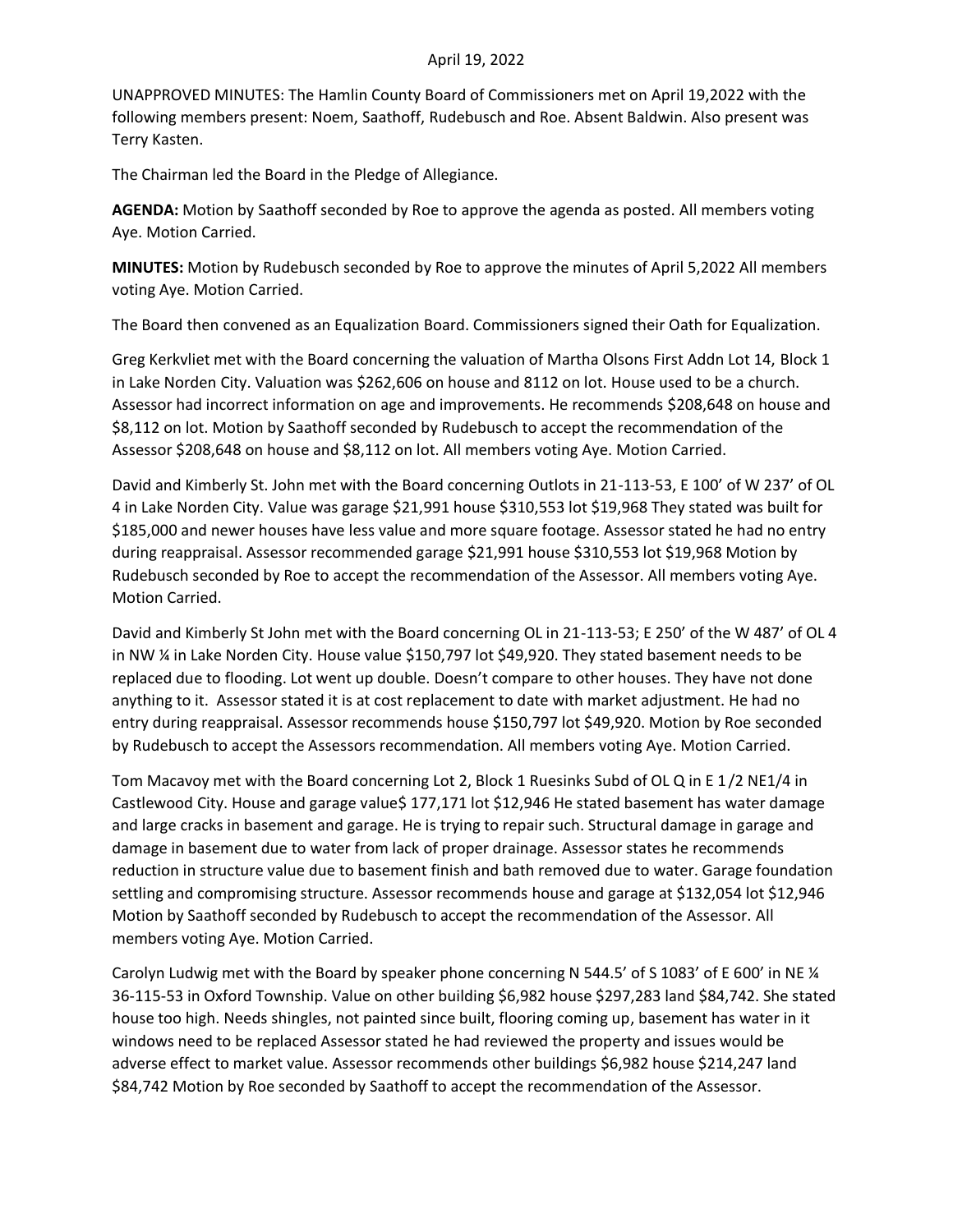Larry and Rosanna Koistinen did not appear concerning N 55' of the S 385' of the N 825' of the W 528' of NW ¼ 21-114-53 in Hayti Township. Value \$16,221 They stated when selling the place south of this parcel the 55' got left off. Property on both sides and would be a hassle to sell to either at this time. Cannot do anything else with it at this time. Assessor stated value as contiguous land with existing small acreage and recommends a value of \$3,244 Motion by Rudebusch seconded by Saathoff to accept the Assessors recommendation. All members voting Aye. Motion Carried.

Denise Ottenbacher did not appear concerning buildings on OL in 24-115-55; E 20' of OL 4 in Hazel Town. Value on building \$4,800 lot \$1,500 She stated property is a garage that is no longer usable as the roof leaks, door will not work and building is in a dilapidated condition. Assessor stated she plans to tear it down. Assessor recommends no value on the buildings and lot value of \$1,500 Motion by Roe seconded by Saathoff to accept the recommendation of the Assessor. All members voting Aye. Motion Carried

Jim & Yula Weber met with the Board concerning Eiseles Subd Block 1 Lots 18,19, and 18A in Estelline Township. House value \$179,652 lot \$236,289 They stated house was built in 1986, has a wood foundation, structural damage, replaced siding, water in crawl space only a summer cabin. Assessor recommends \$128,520 for house and \$236,289 for lot. Motion by Saathoff seconded by Rudebusch to accept the Assessors recommendation. All members voting Aye. Motion Carried.

Scott Stroman met with the Board concerning Bakkes Subd Lots 5,5A6,6A,7 and 7A in Estelline Township He stated he thinks the appraised value is too high. Comps used are not realistically similar to this property. He stated was built in 1978, lot slants downward so hard to do anything else with lot. Value on house \$177,753 lot \$320,472 Assessor stated issues with lot with no compariables. Assessor recommends house \$129,456 lot \$320,472. Motion by Rudebusch seconded by Saathoff to accept the recommendation of the Assessor. All members voting Aye. Motion Carried.

Bruce Berger met with the Board by speaker phone concerning Forrest Gottschalks,N 1/2 of 3,all of 4 and N 23.5' of 7 & and Lot 6 of OL 4 in Estelline Township. Value on house \$82,437 lot \$128,889 He stated substantial structural damage to cabin and land value due to flooding. He stated he is not fixing it probably will tear it down. Assessor stated cabin has major structural damage. Foundation is cracking/settling. Assessor recommends house at \$60,000 lot \$128,889. Motion by Saathoff seconded by Roe to accept the Assessors recommendation. All members voting Aye. Motion Carried.

Thomas Delzer met with the Board concerning Grape Tract 12 in Norden Township. Out buildings value \$28,635 house \$213,160 land \$599,707 He stated that 1/3 lot is a natural drain into Lake Poinsett It is unusable for building. Assessor recommends out buildings at \$213,160 lot #449,780 due to natural drainage ditch limiting use. Motion by Saathoff seconded by Rudebusch to accept the Assessors recommendation. All members voting Aye. Motion Carried.

ADJUSTMENTS: Dustin & Bridget Leiseth N 320' of the S 2170' of the 300' of the SE ¼ 7-115-54 Brantford Township Land was assessed as a small acreage. Need to assess as Ag land since it is in the management unit of other Ag land Value \$41,646 Assessor states the value should be \$6,838 Motion by Roe seconded by Rudebusch to accept the recommendation of the Assessor. All members voting Aye. Motion Carried.

ADJUSTMENT: Damon & Stacey Stormo S 725' of the E 725' of SW ¼ 8-115-52 Castlewood Township. House was increased 10% with small acreages and should not have been since it is classified as AG, Value \$351,622 Assessor states it should be \$319,656 Motion by Rudebusch seconded by Saathoff to accept the change of the Assessor. All members voting Aye. Motion Carried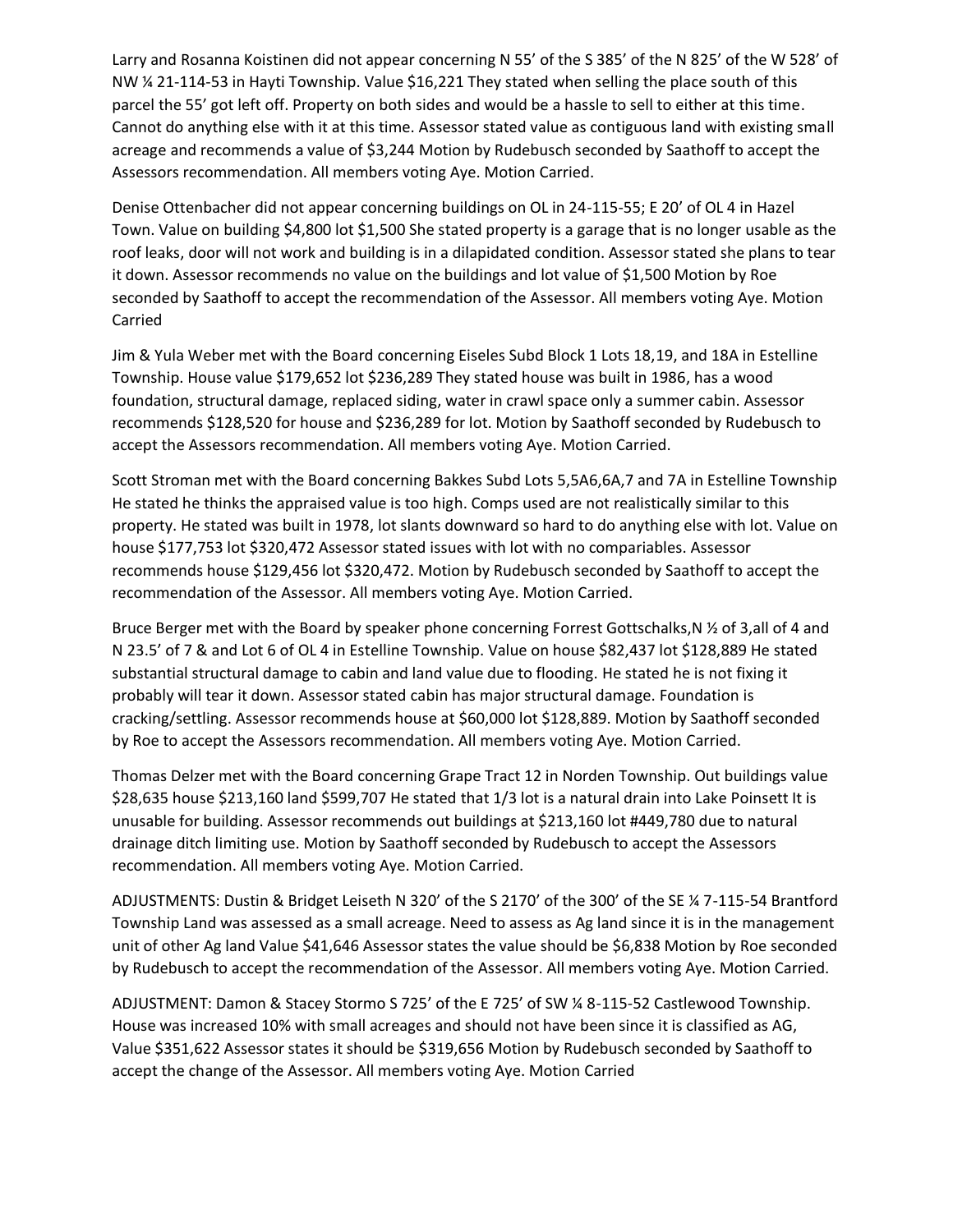ADJUSTMENT: David & Susan Intveld Lot 13 Block 8 Estelline City. Structure and land are being valued as residential and should be commercial to be consistent with neighboring property. Building value \$27,035 land \$2,000 Assessor states to make this change building \$27,035 land \$1,250 Motion by Saathoff seconded by Rudebuch to accept the change of the Assessor. All members voting Aye. Motion Carried.

**OWNER OCCUPIED ADDITIONS:** Motion by Rudebusch seconded by Roe to approve the four owner occupied additions as recommended by the Assessor. All members voting Aye. Motion Carried.

**OWNER OCCUPIED DENIALS:** Motion by Rudebusch seconded by Saathoff to approve the Assessors recommendation for eight denials of owner occupied as not qualified for approval. All members voting Aye. Motion Carried.

**EXEMPT PROPERTIES:** Motion by Roe seconded by Saathoff to approve the 66 properties as being exempt from taxes. All members voting Aye. Motion Carried.

**DISABLED VET EXEMPTIONS:** Motion by Saathoff seconded by Rudebusch to approve the listing of 14 applications for disabled vet exemption on property. All members voting Aye. Motion Carried.

**ELDERLY FREEZE:** Motion by Rudebusch seconded by Roe to approve the 40 applications for elderly freeze on their taxes. All members voting aye. Motion Carried.

The Board adjourned as an Equalization Board and then met as a Commissioners Board.

**TRAVEL REQUEST:** The Board approved the Auditor, Treasurer and Register of Deeds to attend the State meeting in Pierre on May 3rd to May 4th.

**AUTOMATIC SUPPLEMENT:** Motion by Saathoff seconded by Roe to make an automatic supplement from Highway Safety Grants of \$1,990.76 to the Sheriff Budget (201-311-411) All members voting Aye. Motion Carried.

**UTILITY INSTALLATION:** Motion by Roe seconded by Rudebusch to authorize the Chairman to sign the boring of drain tile 8" yellow mine for Popham Agronomics for 17-115N-53W by 449 Ave. All members voting Aye. Motion Carried.

**SALARY CHANGE:** The Board approved a monthly salary of \$3,600.00 effective April 1,2022 for Weed Supervisor John Michalski.

**CLAIMS PAID:** State 24/7 Program fees to State \$1,002.00 Watertown City 911 fees from State \$4,529.81 Connecting Point Treasurer supplies \$20.00 Verizon Sheriffs cell phones & air cards \$593.67 South Dakota Public Assurance property and liability insurance General \$45,282.13 Road \$28,567.51 SDACO Registration Auditor \$185.00 Register of Deeds \$185.00 Treasurer \$185.00 Ottertail Power elec Ag Bldg \$65.07 Courthouse \$637.49 Lingo phones Assessor \$17.53 Register of Deeds \$15.89 Treasurer \$17.25 Weed \$15.89 Auditor \$15.89 Courthouse Internet \$15.89 LIEAP \$16.76 Extension \$15.89 SDACO Register of Deeds fees to M&P state funds \$280.00 SD Public Health Lab blood tests \$270.00 H-D Electric 911 towers elec \$119.31 Office of Child & Family Service Nurses contract \$3,348.00.

**SD Dept of Revenue:** money to the State: Motor Vehicle license 185,708.47 Drivers license 1219.00 Birth fees 70.00 Death fees 120.00 Total to State 187,117.47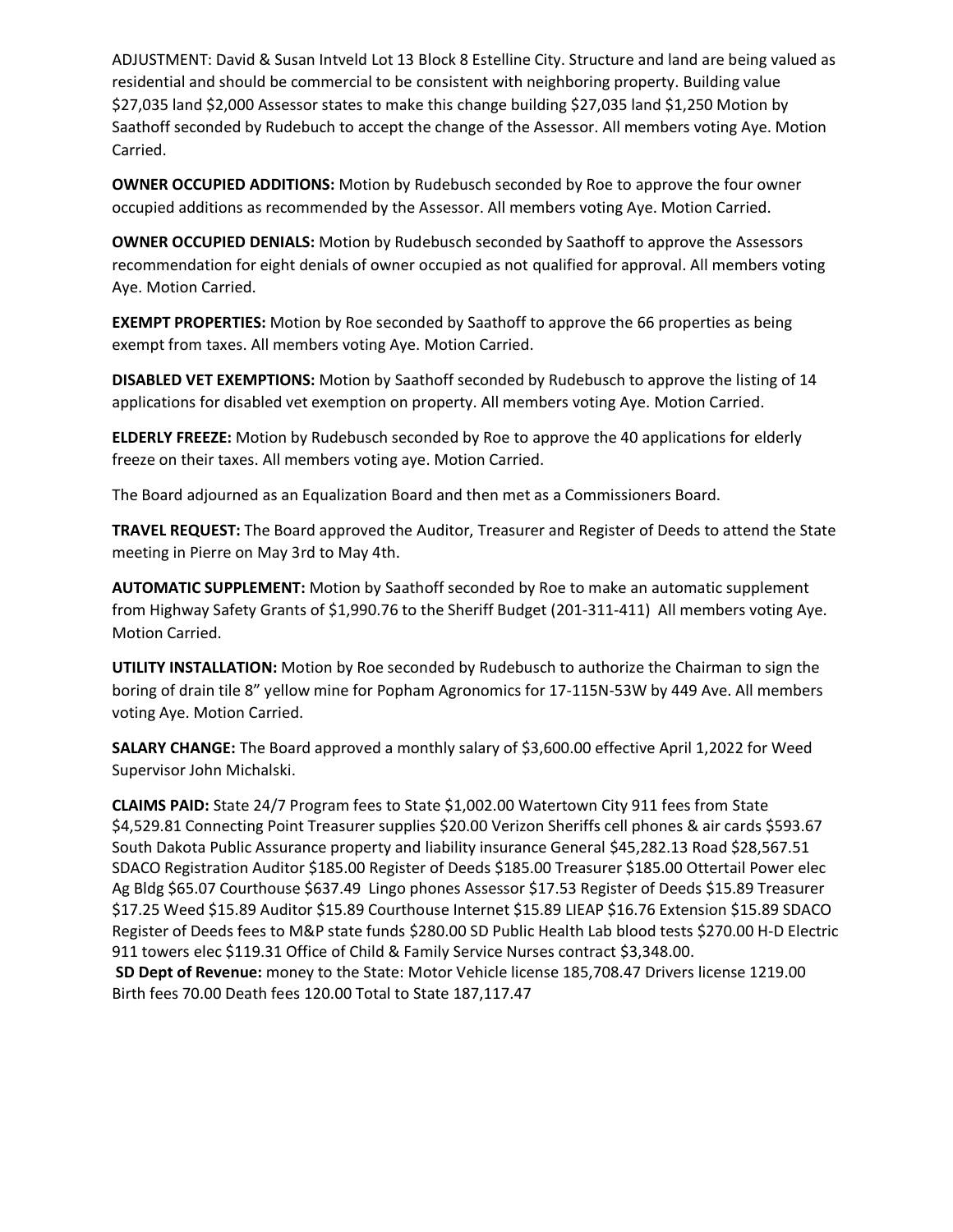| The Auditor reported the cash on hand In the Treasurers Office as of April 1,2022 |                |
|-----------------------------------------------------------------------------------|----------------|
| <b>Checking Account</b>                                                           | \$1,420,172.06 |
| <b>Money Markets</b>                                                              | \$4,546,134.88 |
| CD's                                                                              | \$3,500,000.00 |
| Cash on Hand                                                                      | \$2,027.40     |
| Checks on Hand                                                                    | \$58,861.17    |
| <b>Credit Card Deposit</b>                                                        | \$2,320.08     |
| Petty Cash                                                                        | \$400.00       |
| Cash Items                                                                        | \$1,331.03     |
| Total                                                                             | \$9,531,246.62 |
| Of this the following belongs to                                                  |                |
| <b>General Fund</b>                                                               | \$6,209,799.27 |
| <b>Special Revenue</b>                                                            | \$2,285,291.56 |
| Schools                                                                           | \$490,123.76   |
| Townships                                                                         | \$221,669.93   |
| Cities & Towns                                                                    | \$87,192.63    |
| <b>Trust and Agency Funds</b>                                                     | \$237,169.47   |
| Total                                                                             | \$9,531,246.62 |
| MOTOR VEHICLE LICENSE TO TOWNSHIPS:                                               |                |
| Castlewood                                                                        | \$3,238.63     |
| Oxford                                                                            | \$5,227.26     |
| <b>Brantford</b>                                                                  | \$7,613.62     |
| Garfield                                                                          | \$4,602.26     |
| Norden                                                                            | \$7,045.44     |
| Estelline                                                                         | \$5,170.44     |
| Hamlin                                                                            | \$3,750.00     |
| Dempster                                                                          | \$4,431.81     |
| Florence                                                                          | \$3,579.54     |
| Hayti                                                                             | \$4,772.71     |
| Cleveland                                                                         | \$3,920.44     |
| Opdahl                                                                            | \$5,568.17     |
| Dixon                                                                             | \$5,454.51     |
| Total                                                                             | \$64,374.83    |
|                                                                                   |                |
| PRO RATE LICENSE TO TOWNSHIPS:<br>Castlewood                                      | \$584.77       |
| Oxford                                                                            | \$943.83       |
| <b>Brantford</b>                                                                  | \$1,374.72     |
| Garfield                                                                          | \$830.98       |
| Norden                                                                            | \$1,272.13     |
| Estelline                                                                         |                |
| Hamlin                                                                            | \$933.58       |
|                                                                                   | \$677.10       |
| Dempster                                                                          | \$800.21       |
| Florence                                                                          | \$646.32       |
| Hayti                                                                             | \$861.76       |
| Cleveland                                                                         | \$707.88       |
| Opdahl                                                                            | \$1,005.39     |
| Dixon                                                                             | \$984.86       |
| Total                                                                             | \$11,623.53    |